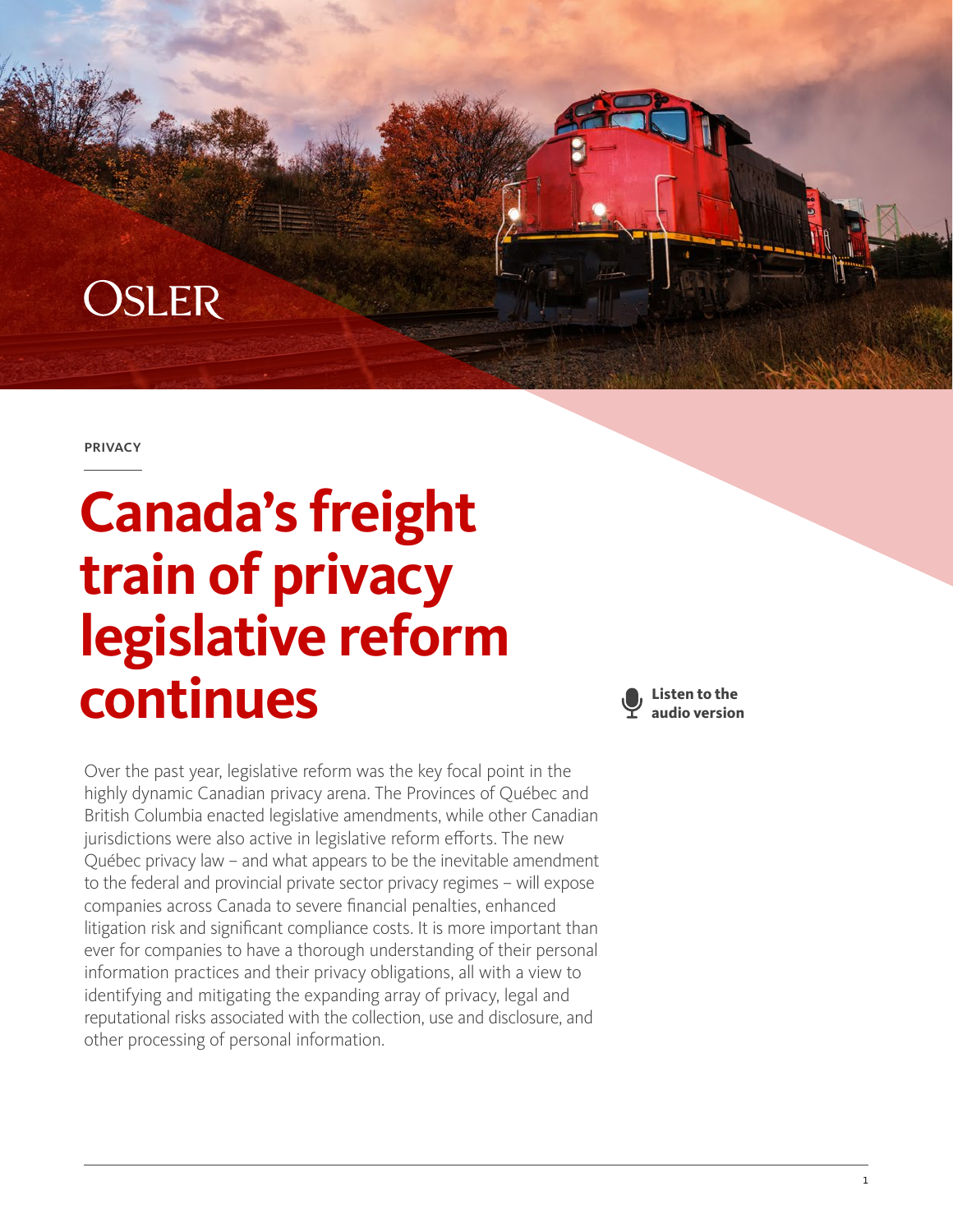Here is how the privacy legislative arena is changing.

## Québec: Bill 64 overhauls Canada's first private sector privacy law

The most significant legislative development in the Canadian privacy arena occurred in the province of Québec. [Bill 64,](http://www.assnat.qc.ca/en/travaux-parlementaires/projets-loi/projet-loi-64-42-1.html) An Act to modernize legislative provisions as regards the protection of personal information, received royal assent on September 22, 2021, following its introduction at the Québec National Assembly on June 12, 2020 and subsequent amendments by the Committee on Institutions. The bill introduces sweeping changes to Québec's existing privacy regime (the [Québec Privacy Act\)](https://www.canlii.org/en/qc/laws/stat/rsq-c-p-39.1/latest/rsq-c-p-39.1.html), which was Canada's first private sector privacy law, enacted in 1994.

One of the most notable additions to the Québec Privacy Act's current framework is the creation under Bill 64 of a new enforcement regime. Within two years of Bill 64's enactment, failure to comply with the Québec Privacy Act can expose organizations to fines of up to the greater of \$25 million and the amount corresponding to 4% of worldwide turnover for the preceding fiscal year. Organizations can also be exposed to administrative monetary penalties of up to the greater of \$10 million and the amount corresponding to 2% of worldwide turnover for the preceding fiscal year.

Organizations will also face increased costs arising from operational measures required to comply with Bill 64's expanded and prescriptive requirements. These are the key changes introduced by Bill 64:

- **Data governance:** Organizations will be required to create an internal policy suite to address the lifecycle of personal information in their custody and control.
- **Processing of personal information:** Organizations will be required to conduct privacy impact assessments for any project involving the acquisition, development or overhaul of an information system or electronic service delivery system involving the processing of personal information.
- **Stronger consent requirements:** Bill 64 strengthens consent requirements and creates new exceptions to consent for personal information processing. Organizations will need to examine all collections, uses and disclosures of personal information, improve their consent notices, develop or enhance consent management practices and otherwise ensure the lawful processing of personal information.
- **Data localization restrictions:** Organizations will have to create an inventory of all cross-border disclosures and transfers (including transfers of personal information to other Canadian provinces) and conduct a privacy impact assessment prior to any disclosure of personal information outside Québec to ensure that the personal information will be "adequately protected" in the other jurisdictions. Under Bill 64, organizations will be prohibited from transferring or disclosing personal information outside the province of Québec in circumstances where such information will not receive "adequate protection," determined in light of "generally recognized principles regarding the protection of personal information."

[f]ailure to comply with the Québec Privacy Act can expose organizations to fines of up to the greater of \$25 million and the amount corresponding to 4% of worldwide turnover for the preceding fiscal year… Organizations will also face increased costs arising from operational measures required to comply with Bill 64's expanded and prescriptive requirements.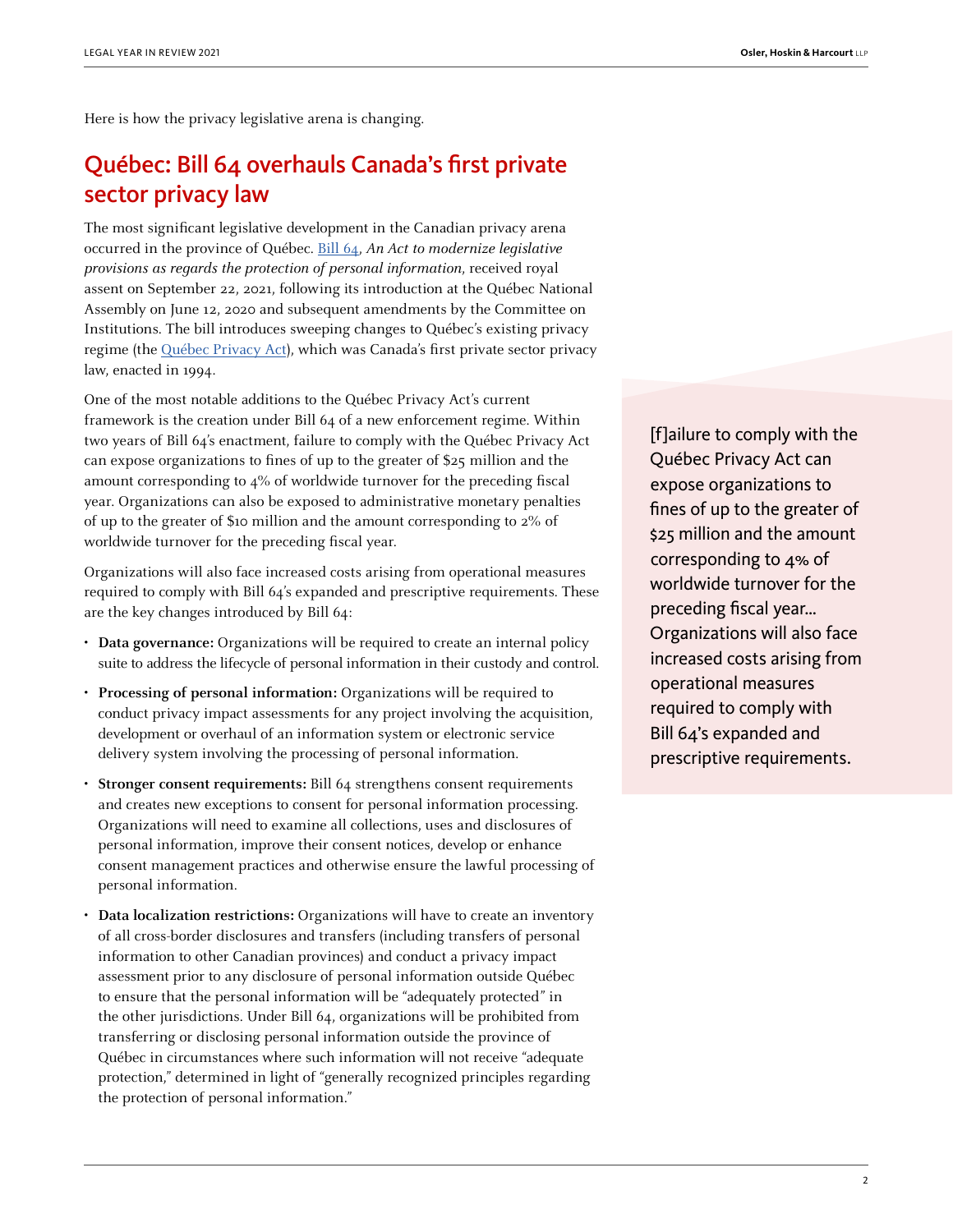- **Security breach notification:** Organizations will be required to review and enhance incident response protocols to comply with security breach reporting and notification requirements.
- **"Confidentiality by default":** Under this novel requirement, organizations must implement the "highest level" of confidentiality by default with respect to public-facing products or services.
- **Use of technology to collect personal information:** Organizations collecting personal information from individuals using technology that allows those individuals to be identified, located or profiled must first inform the individual of such technology and of the means available to activate such functions.

Bill 64 also affords individuals in Québec several new data subject matter rights, including a right to be forgotten, a data portability right, and certain transparency and other rights with respect to automated decision making.

Bill 64's coming into force is staggered across the next three years, but most of the provisions under Bill 64 (including monetary penalties, damages and new substantive requirements) will come into force on September 22, 2023.

## Federal government: Privacy reform remains a priority

The federal government's [Digital Charter Implementation Act,](https://parl.ca/DocumentViewer/en/43-2/bill/C-11/first-reading) 2020 (DCIA or Bill C-11) died on the order paper on August 15, 2021, when the federal election was called. Tabled on November 17, 2020, Bill C-11 aimed to modernize Canada's current federal private sector privacy legislation, the Personal Information Protection and Electronic Documents Act (PIPEDA), by drawing on the principles established in [Canada's Digital Charter](https://www.ic.gc.ca/eic/site/062.nsf/vwapj/Digitalcharter_Report_EN.pdf/$file/Digitalcharter_Report_EN.pdf). Passage of Bill C-11 would have enacted two new statutes, the Consumer Privacy Protection Act (CPPA) and the Personal Information and Data Protection Tribunal Act (PIDPTA).

Privacy legislative reform apparently remains a priority for the Liberal government, but the precise timing is unclear as to when a new bill replacing PIPEDA will be tabled in Parliament. Many observers expect the Liberal government to introduce a bill that is a slightly revised version of Bill C-11 by spring of 2022.

Through the CPPA, the federal government sought to introduce significant reforms to PIPEDA. These included establishing a new enforcement regime backed by significant administrative monetary penalties (up to the greater of 5% of the organization's gross global revenue or C\$25 million). In addition, the CPPA would have created a private right of action for losses or injuries arising from contraventions of the CCPA, and would have given the Office of the Privacy Commissioner of Canada (OPC) order-making powers. Meanwhile, the PIDPTA created a Personal Information and Data Protection Tribunal to which decisions, orders and recommendations of the OPC could be appealed.

Other key features of the CPPA included internal privacy management program requirements, strengthened consent requirements, enhanced statutory transparency obligations and new data subject matter rights, including personal information "disposal" and data mobility (portability) rights.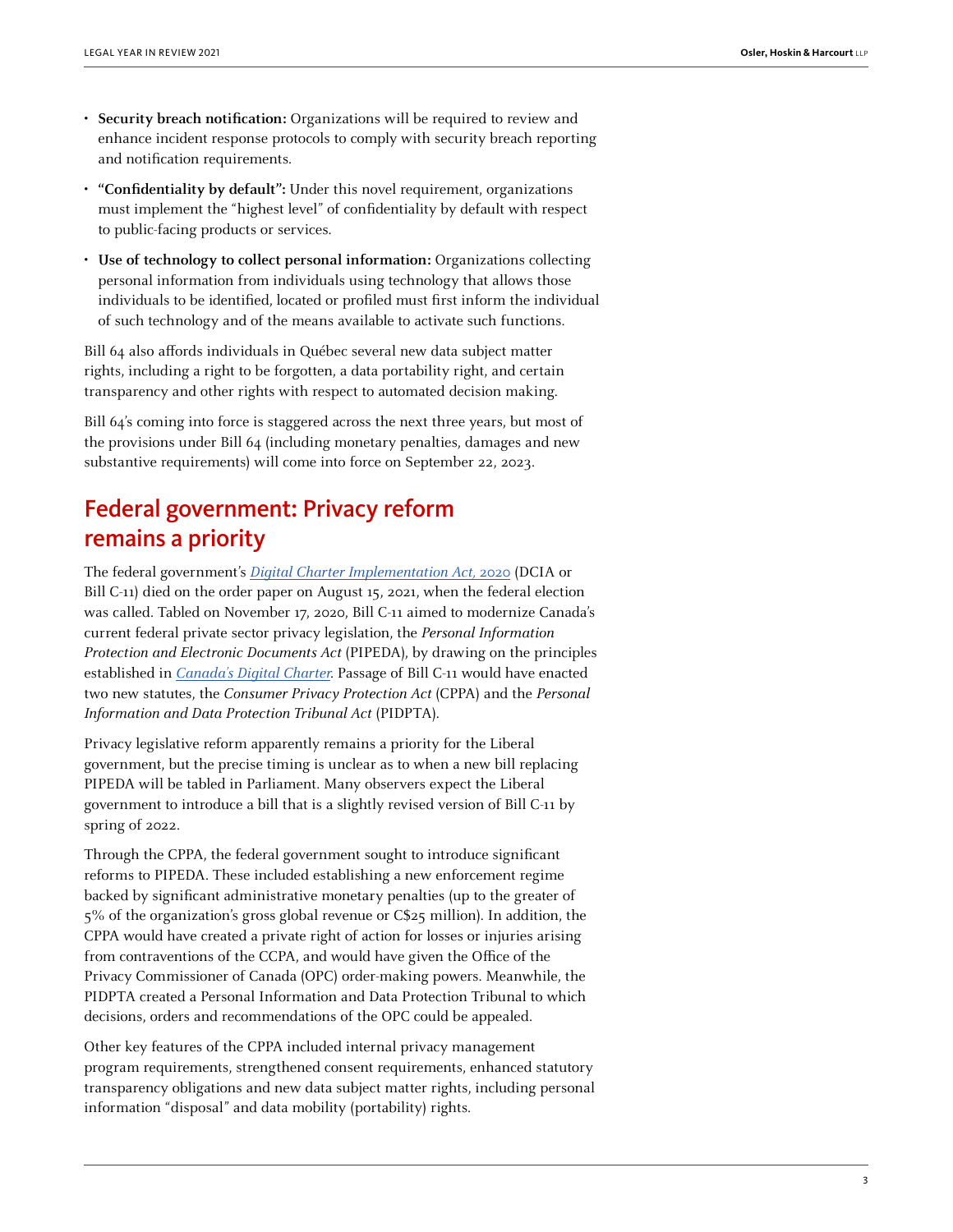## Ontario: Continued efforts to develop private sector privacy law

In 2021, the Ontario Government continued its efforts to develop a provincial private sector privacy law. Following consultations in 2020, the Ontario Ministry of Consumer and Government Services launched a second consultation and issued a [white paper](https://www.ontariocanada.com/registry/showAttachment.do?postingId=37468&attachmentId=49462) outlining its plans, as well as proposed provisions, on June 17, 2021.

The Province of Ontario is contemplating greater regulatory oversight and enforcement powers for the Office of the Privacy Commissioner of Ontario, including order-making powers, investigations and audits. Also proposed are significant administrative monetary penalties (for individuals, a maximum of \$50,000; for organizations, the greater of \$10 million or 3% of the preceding year's gross global revenue) and statutory offences (for organizations, a maximum of the greater of \$25,000,000 or 5% of the preceding year's gross global revenue).

Given the pending election this spring in the province of Ontario, it seems unlikely that a bill setting out a private sector privacy legislative scheme will be introduced in the short term.

## British Columbia: Public and private sector reform

#### PIPA BC

In February 2020, a special committee was struck by the British Columbia Legislative Assembly to review the British Columbia [Personal Information](https://www.bclaws.gov.bc.ca/civix/document/id/complete/statreg/03063_01) [Protection Act](https://www.bclaws.gov.bc.ca/civix/document/id/complete/statreg/03063_01) (PIPA BC). The Information and Privacy Commissioner for British Columbia issued a [briefing](https://www.oipc.bc.ca/special-reports/2426) for the special committee in June 2020, making high priority recommendations to enact breach reporting requirements, as well as to grant the Commissioner the authority to impose administrative monetary penalties, to initiate investigations and to make orders. The Committee initiated consultations the same month through a consultation portal, which closed in August 2020.

The special committee is scheduled to publish a report regarding proposed amendments to PIPA BC to the Legislative Assembly by December 8, 2021.

#### FOIPPA

The Government of British Columbia passed a bill making material amendments to its public sector privacy and access legislation, the [Freedom of](https://www.canlii.org/en/bc/laws/stat/rsbc-1996-c-165/189783/rsbc-1996-c-165.html) [Information and Protection of Privacy Act](https://www.canlii.org/en/bc/laws/stat/rsbc-1996-c-165/189783/rsbc-1996-c-165.html) (FOIPPA). [Bill 22](https://www.leg.bc.ca/parliamentary-business/legislation-debates-proceedings/42nd-parliament/2nd-session/bills/third-reading/gov22-3) includes a rewrite of FOIPPA's data residency provisions, mandatory privacy breach reporting and a fee for non-personal freedom of information requests.

Although Bill 22 removes data residency rules for access and storage, a public body will be authorized to disclose personal information outside of Canada only if the disclosure is in accordance with regulations. The [regulations](https://www.bclaws.gov.bc.ca/civix/document/id/mo/mo/m0462_2021) require that the head of a public body undertake a privacy impact assessment "with respect to each of the public body's programs, projects and systems in which personal information that is sensitive is disclosed to be stored outside of Canada."

The regulations require that the head of a public body undertake a privacy impact assessment "with respect to each of the public body's programs, projects and systems in which personal information that is sensitive is disclosed to be stored outside of Canada."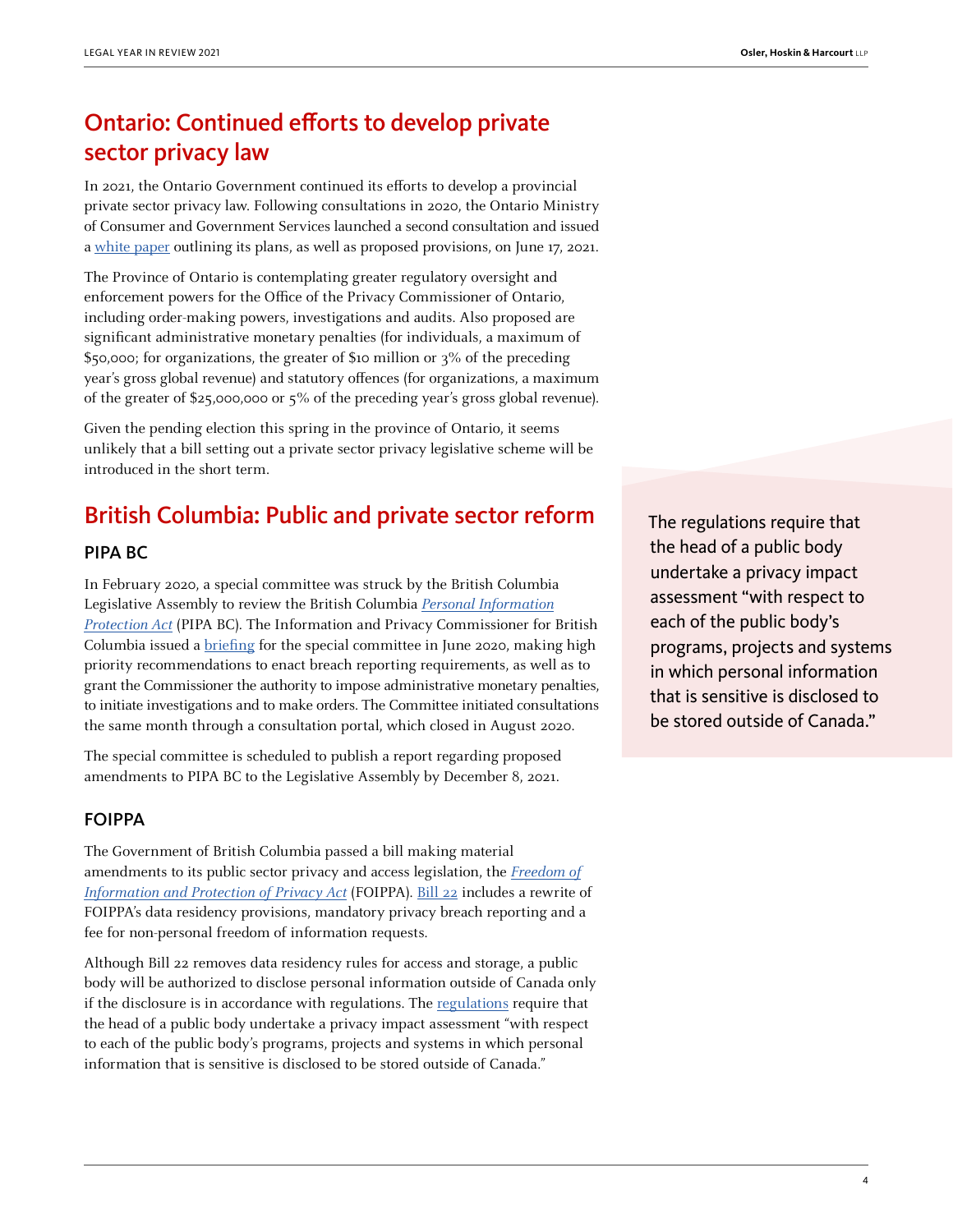Bill 22 also expands pre-existing data location rules in respect of metadata and the duration of processing. It remains to be seen how these rules will be interpreted and whether they will impact the ability of public bodies in British Columbia to engage domestic or foreign service providers.

## Alberta: Private sector legislative reform on the horizon

In late November 2020, Alberta's Information and Privacy Commissioner wrote a letter to the Minister of Service Alberta, [proposing amendments](https://www.oipc.ab.ca/media/1118979/letter_minister_glubish_foip_pipa_recommendations_nov2020.pdf) to Alberta's [Personal Information Protection Act](https://www.canlii.org/en/ab/laws/stat/sa-2003-c-p-6.5/latest/sa-2003-c-p-6.5.html) (Alberta PIPA).

The Commissioner proposed that the Office of the Commissioner be granted authority to levy administrative monetary penalties (which should be consistent with those of other jurisdictions) and that it be required to create rules for such penalties. She also recommended that fines for offences be increased to mirror those in other Canadian jurisdictions.

Other key proposed amendments include privacy management program requirements, as well as provisions addressing de-identified personal information (defining the concept, addressing permitted uses and creating offences for attempted de-identification). Also proposed is an expansion of the scope of Alberta PIPA to include all non-profit organizations and political parties, and the recognition of data portability rights. The Commissioner also encouraged the Alberta Government to engage in consultations regarding the right to erasure and de-indexing and to examine the possibility of incorporating a concept of "data trust" into a legislative scheme similar to the model under Ontario's health privacy regime.

This past summer, the Ministry of Service Alberta solicited feedback on privacy legislative reform, but it is unclear when the Province of Alberta is likely to introduce a bill reforming Alberta PIPA.

### **Conclusion**

Continued major changes to the Canadian federal and provincial privacy landscape are likely forthcoming next year. We encourage all companies to proactively consider these pending changes and plan for their likely implementation.